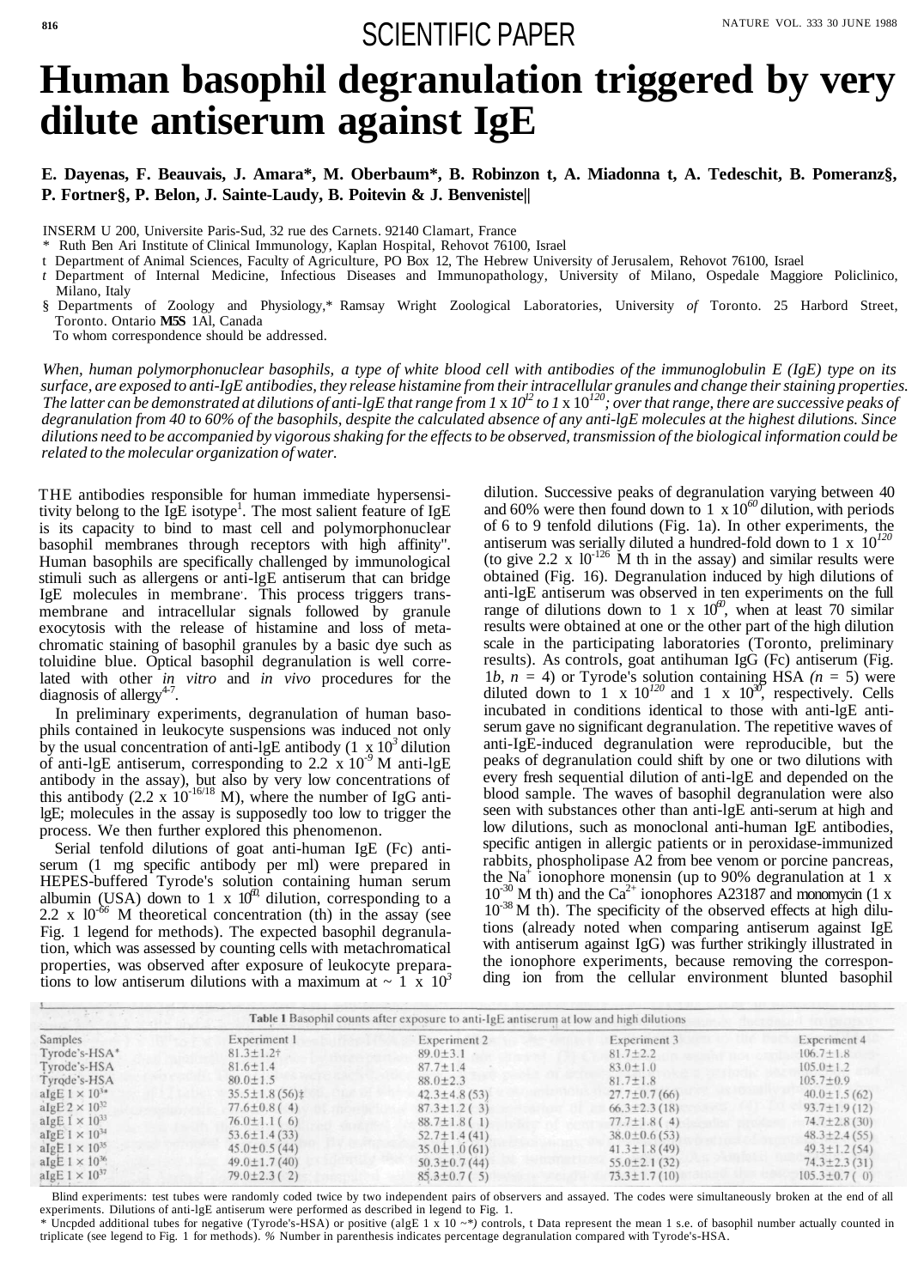Fig. **1** Human basophil degranulation induced either by anti-IgE anti-serum (•) diluted tenfold from 1 x  $10^2$ down to 1 x  $10^{60}$  *(a)* or hundredfold down to 1 x  $10^{120}$  *(b)* or by anti-IgG antiserum (O) diluted hundredfold from  $1 \times 10^2$  down to 1  $\mathbf{x}$  10<sup>120</sup> (representatives of at least 10 experiments for anti-IgE and 4 experiments for anti-IgG). The significant  $(P \le 0.05)$  percentage of degranulation was 15% (a) and  $20\%$  (b). (....) relation to the number of counted basophils from control wells'''.

Methods Goat anti-human IgE (Fc) antiserum or as a control, goat anti-human IgG (Fc) antiserum (Nordic Immunology, The Netherlands) was serially diluted as indicated above in HEPESbuffered Tyrode's solution  $(in g 1<sup>-1</sup> : NaCl, 8; KCl.$ 0.195;HEPES,2.6;EDTA-

Na<sub>4</sub>. 1.040; glucose, 1

human serum albumin (HSA), 1.0; heparin. 5000 U per 1; pH 7.4). Between each dilution, the solution was thoroughly mixed for 10 s using a Vortex. Given the molecular weight of IgG molecules (150,000). the 1 x  $10^{60}$  and 1 x  $10^{120}$  dilutions correspond in the assay to 2.2 x  $10^{-66}$  M(th)and 2.2x  $10^{-126}$  M (th) respectively. Venous blood (20 ml) from healthy donors was collected using heparin (1 U per ml) and a mixture of 2.5mM EDTA-Na<sub>4</sub>/2.5 mM EDTA-Na, (final concentrations) as anticoagulants and allowed to sediment. The leukocyte-rich plasma was recovered, twice washed by centrifugation (400g, 10 min) and finally resuspended in an aliquot of HEPES-buffered Tyrode's solution. The cell suspension  $(10 \mu l)$ was deposited on the bottom of each well of a microtitre plate containing 10 μl CaCl2, (5 mM final) and 10 μl of either of anti-IgE or anti-IgG antiserum dilutions. To a control well were added 10 *μl* CaCl2, and 10 μl Tyrode's but no anti-IgE or anti-IgG antiserum, plates were then incubated at 37°C for 30 min. Staining solution (90 ml; HX) mg toluidine blue and 280 μl glacial acetic acid in 100 ml 25% ethanol, pH  $3.2 - 3.4$ ) was added to each well and the suspension thoroughly mixed. Specifically redstained basophils (non-degranulated basophils) were counted under a microscope using a Fuchs-Rosenthal haemocytometer. The percentage of basophil degranulation was calculated using the following formula: Basophil no. in control - basophil no. in sample/ basophil no. in control x 100. Between 60 arid 120 basophils were counted in cell suspensions from control wells after incubation either in the absence of anti-IgE antiserum, or in the presence of anti-IgG antiserum.



Fig. 2 Electrophoresis (polyacrylamide **7-**15**%.** bands revealed by silver staining): samples numbered 1 to 5 are standards for the blind experiments *a. c. e, h, m, p.* Lane 1. Molecular weight standards for electrophoresis; lane 2, monoclonal IgG added with human serum albumin; lane 3. Tyrode's buffer without human serum albumin; lane 4.1 x 10<sup>2</sup> anti-IgE dilution; lane 5.1 x 10<sup>3</sup> dilution. Samples tested Wind: *a* and c, buffer; *e*, 1 x 10<sup>36</sup> anti-IgE dilution: *h*. 1 x 10<sup>2</sup> anti-IgE dilution; *m*, 1 x  $10^3$  anti-IgE dilution; p. 1 x  $10^{35}$  anti-IgE dilution.

#### degranulation.

To confirm these surprising findings, four blind experiments were carried out (Table 1). In all cases the results were clear-cut, with typical bell-shaped degranulations at anti-IgE dilutions from 1 x  $10^{32}$  to 1 x  $10^{37}$ . The replicates were usually very close and of high significance (ANOVA test). In a fifth experiment, 7 control tubes and 3 tubes containing a dilution previously determined as active  $(1 \times 10^{34})$  were counted blind: basophil degranulation was 7.7  $\pm$  1.4% for the controls, and 44.8, 42.8 and 45.7% for the tubes containing diluted anti-IgE. The random chance in all these experiments was 2% and therefore the cumulative results statistically confirm the measured effect.

Two further blind experiments were performed using the usual dilution procedure: of the 12 tubes used in the first experiment (Table 2), 2 tubes contained goat anti-human antiserum IgE at 1 x  $10^2$  and 1 x  $10^3$  dilutions, 6 tubes contained dilutions from 1 x  $10^{32}$  to 1 x  $10^{37}$ , and 4 tubes buffer-HSA alone. The tubes were then randomly coded twice by three parties, one of which kept the two codes. The 12 tubes were each divided into 4. Three batches of 12 tubes were lyophilized, one of which was used for gel electrophoresis, one for assay of monoclonal antibodies, and the last (with the unlyophilized sample) for gel electrophoresis and basophil degranulation. By comparing the results of the different tests it was easy to identify the tubes containing IgE at normal concentrations compared with the tubes containing highly diluted IgE and the control tubes. When the codes were broken, the actual results exactly fitted those predicted, but HSA and its aggregates were present in all solutions and complicated interpretation of the gel electrophoresis.



So we performed another almost identical experiment, using 6 tubes containing unlyophilized samples and buffer without HSA. Pour tubes contained antibody at  $1 \times 10^2$ ,  $1 \times 10^3$ ,  $1 \times 10^{35}$ and 1 x  $10^{36}$  dilutions, and 2 contained buffer alone. These tubes were coded and assayed according to the above protocol. The decoded results were clear-cut, high basophil degranulation being obtained with  $1 \times 10^2$ ,  $10^3$ ,  $10^{35}$  and  $10^{36}$  dilutions, but no anti-IgE activity or immunoglobulins were detected either in the control tubes or in assays containing the 1 x  $10^{35}$  and  $10^{36}$ dilutions (Tables 2 and 3 and Fig. 2). Thus there is no doubt that there was basophil degranulation in the absence of any detectable anti-IgE molecule.

These results may be related to the recent double-blind clinical study of Reilly et al.<sup>8</sup> which showed a significant reduction of symptoms in hay-fever patients treated with a high dilution (1 x  $10^{60}$ ) of grass pollen versus placebo, and to our *ex vivo* experiments in the mouse". We have extended these experiments to other biological systems: using the fluorescent probe fura-2, we recently demonstrated changes in intracellular  $Ca^{2+}$  levels in human platelets in the presence of the  $Ca^{2+}$  ionophore ionomycin diluted down to 1 x  $10^{-39}$  M th (F. B. *et al.*, unpublished results).

Using the molecular weight *of* immunoglobulins and Avogadro's number, we calculate that less than one molecule of antibody is present in the assay when anti-IgE antiserum is diluted to 1 x  $10^{14}$  (corresponding to 2.2 x  $10^{-20}$  M). But in the experiments reported here we have detected significant basophil degranulation down to the 1 x  $10^{120}$  dilution. Specific effects have also been triggered by highly diluted agents in other *in vitro* and *in vivo* biological systems<sup>8-11</sup>, but still remain unexplained. The valid use of Avogadro's number could be questioned, but we are dealing with dilutions far below the Avogadro limit (1 x  $10^{100}$  and below). It could be argued that our serial dilution procedure is subject to experimental error, but this is ruled out because: (1) pipette tips and glass micropipettes were discarded between each dilution (performed under laminar flow hood). (2) The c.p.m. in tubes containing serially diluted radioactive compounds decreased in proportion to the degree of dilution down to the background (data not shown). (3) Contamination would not explain the successive peaks of activity that evoke a periodic phenomenon and not a monotonous dose-effect curve, as usually observed when concentration of an agonist decreases. (4) To eliminate the possibility of contaminating molecules present in the highly diluted solutions, we carried out two series of experiments which can be summarized as follows. An Amicon membrane with molecular weight cut-off 10K retained the basophil degranulating IgG (150K) present at low dilutions (1 x  $10^2$  1 x  $10^3$ ) in anti-IgE antiserum. By contrast, the activity present at high dilutions  $(1 \times 10^{27} \text{ 1} \times 10^{32})$  was totally recovered in the 10K Amicon filtrate. Anion or cation exchange chromatography,